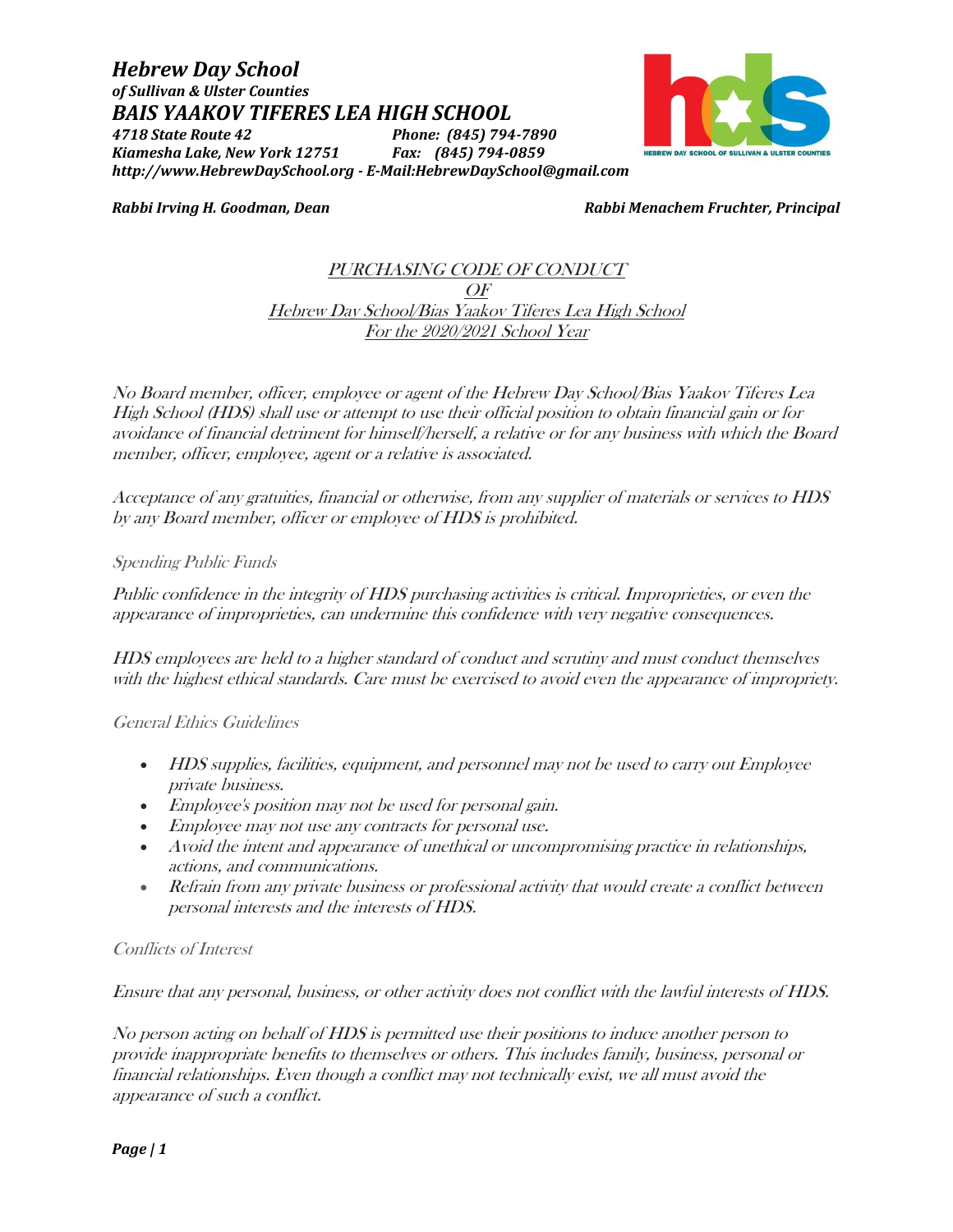*Hebrew Day School of Sullivan & Ulster Counties BAIS YAAKOV TIFERES LEA HIGH SCHOOL 4718 State Route 42 Phone: (845) 794-7890 Kiamesha Lake, New York 12751 Fax: (845) 794-0859 http://www.HebrewDaySchool.org - E-Mail:HebrewDaySchool@gmail.com*



### *Rabbi Irving H. Goodman, Dean Rabbi Menachem Fruchter, Principal*

Recommended guidelines to avoid and manage conflicts of interest:

- Potential Conflicts: Discuss actual or potential conflict(s) of interest with the Rabbi Fruchter, Principal, and/or any member of the Board as soon as you become aware.
- Secondary Business/Employment: Do not harm the interests of HDS through a secondary business or other employment.
- Personal Business: Do not engage in inappropriate personal business with HDS, or HDS's suppliers. For example, lending money to, or borrowing money from, any supplier. Do not purchase an item and re-sell it to HDS.
- Investments or Business Ownership: Report to Rabbi Fruchter, the Principal, and/or any member of the Board, for review and guidance, personal and immediate family ownership of stock or other equity in a supplier.
- Inside Information: Do not use inside information for personal gain.
- Do Not lend money to or borrow money from any supplier
- Avoid any and all potential for nepotism.
- Avoid any overlap of duties in the procurement process
- Safeguard the procurement process from political or outside influence

### Conduct with Suppliers

Business dealings with suppliers must be fair and transparent. We are all responsible for developing and maintaining effective business relationships with suppliers. Impartiality across all interactions and transactions enhances the reputation and good standing of HDS, and staff. Long-term relationships with key suppliers should not prevent establishing appropriate working relationships with other suppliers.

Recommended guidelines for maintaining positive supplier and customer relationships:

- Encourage prompt and fair problem resolution.
- Avoid unreasonable demands.
- Communicate promptly, openly, and directly.
- Refrain from showing favoritism or being influenced by suppliers through the acceptance of gifts, gratuities, loans or favors.
- Safeguard supplier confidentiality.
- Refrain from requiring suppliers to pay to be included on an approved or preferred supplier list.
- Refrain from requesting donations of goods or services to HDS.
- Select suppliers on the basis of meeting appropriate and fair criteria.
- Discourage the arbitrary or unfair use of purchasing leverage or influence when dealing with suppliers.
- Avoid the exertion of undue influence or abuses of power.
- Treat all suppliers fair and equal.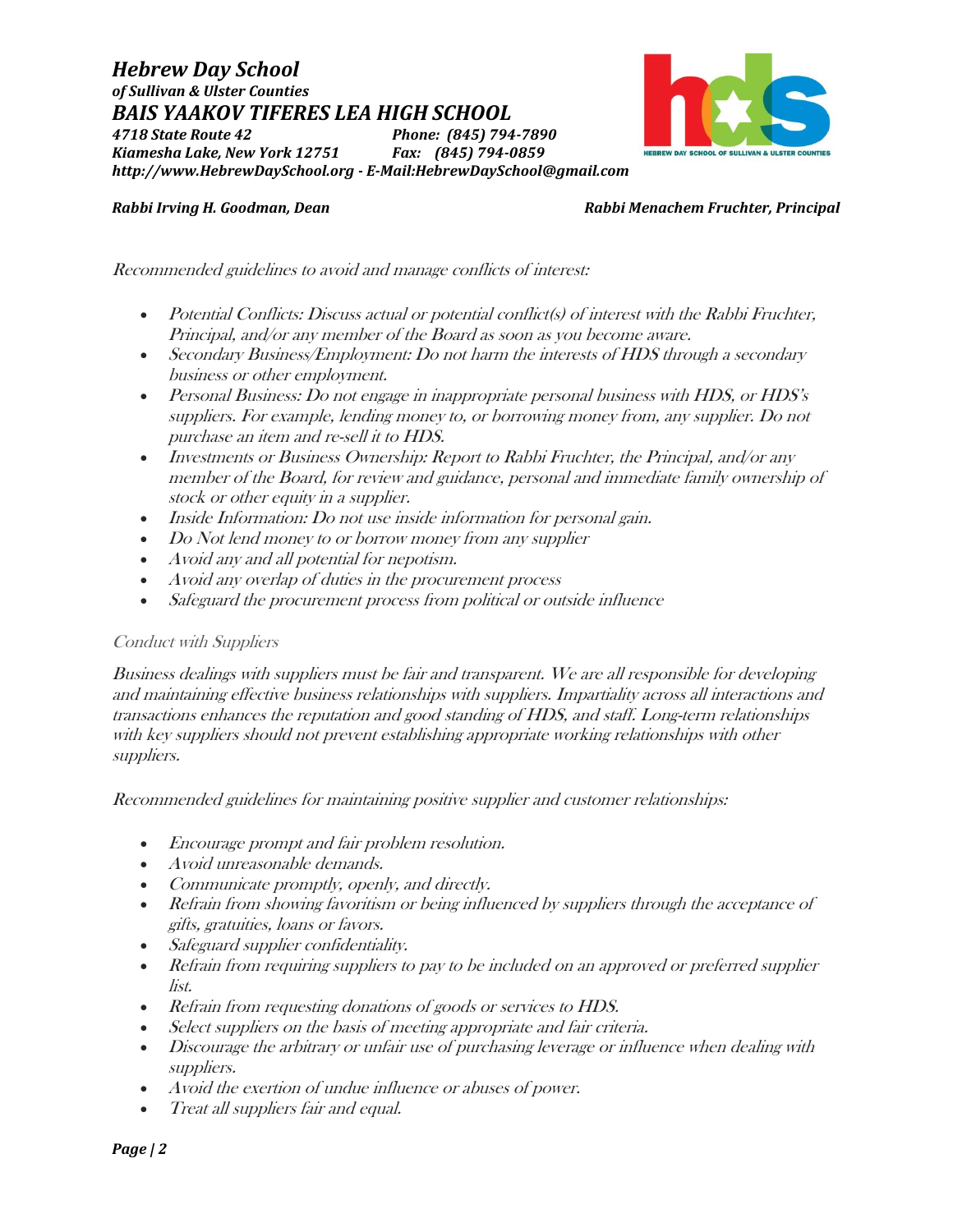*Hebrew Day School of Sullivan & Ulster Counties BAIS YAAKOV TIFERES LEA HIGH SCHOOL 4718 State Route 42 Phone: (845) 794-7890 Kiamesha Lake, New York 12751 Fax: (845) 794-0859 http://www.HebrewDaySchool.org - E-Mail:HebrewDaySchool@gmail.com*



# *Rabbi Irving H. Goodman, Dean Rabbi Menachem Fruchter, Principal*

**Corruption** 

Anyone who becomes aware of any corrupt activity has a duty to HDS to alert Rabbi Fruchter and/or any member of the Board. HDS shall not tolerate bribery or corruption in any form. Forms include, but are not limited to:

- Bribery is the offering, promising, giving, authorizing, or accepting of any undue financial or other advantage to, by or for any persons associated with the procurement process, or for anyone else in order to obtain or retain a business or other improper advantage. Bribery often includes (i) kicking back a portion of a contract payment to government or party officials or to employees of the other contracting party, their close relatives, friends, or business partners or (ii) using intermediaries such as agents, subcontractors, consultants or other third parties, to channel payments to government or party officials, or to employees of the contracting parties, their relatives, friends or business partners.
- Extortion or Solicitation is the demanding of a bribe, whether or not coupled with a threat, if the demand is refused. HDS will oppose any attempt of extortion or solicitation and anyone is encouraged to report such attempts through available formal or informal reporting mechanisms.
- Trading in Influence is the offering or solicitation of an undue advantage in order to exert an improper, real, or supposed influence.
- Laundering the proceeds of the corrupt practices mentioned above is the concealing or disguising the illegitimate origin, source, location, disposition, movement or ownership of property and/or money, knowing that such is the proceeds of crime.
- Nepotism is the use of authority or influence to show favoritism to relatives or friends without merit.

# The HDS Test

The following are suggestions that several questions be asked during the review process of expenditures, encumbrances, or other kinds of obligations of public funds:

(The following questions are intended as examples, are not all-inclusive, and are suggested for approving offices because of their potential liability)

Questions to ask yourself when reviewing whether to make a purchase:

- Is this a legal obligation for HDS to incur? Does it comply with statute and policy?
- Is this obligation a responsible and appropriate use of HDS funds. $P$
- Are there adequate budget resources available now to allow us to incur this obligation?
- Did HDS receive the goods or services at full value as requested?
- Will this obligation or expenditure pass the "public perception" test? That is, would  $I$  be comfortable if I saw this transaction written up on the front page of the local newspaper?
- Am I willing to approve this obligation knowing that I am fully responsible?